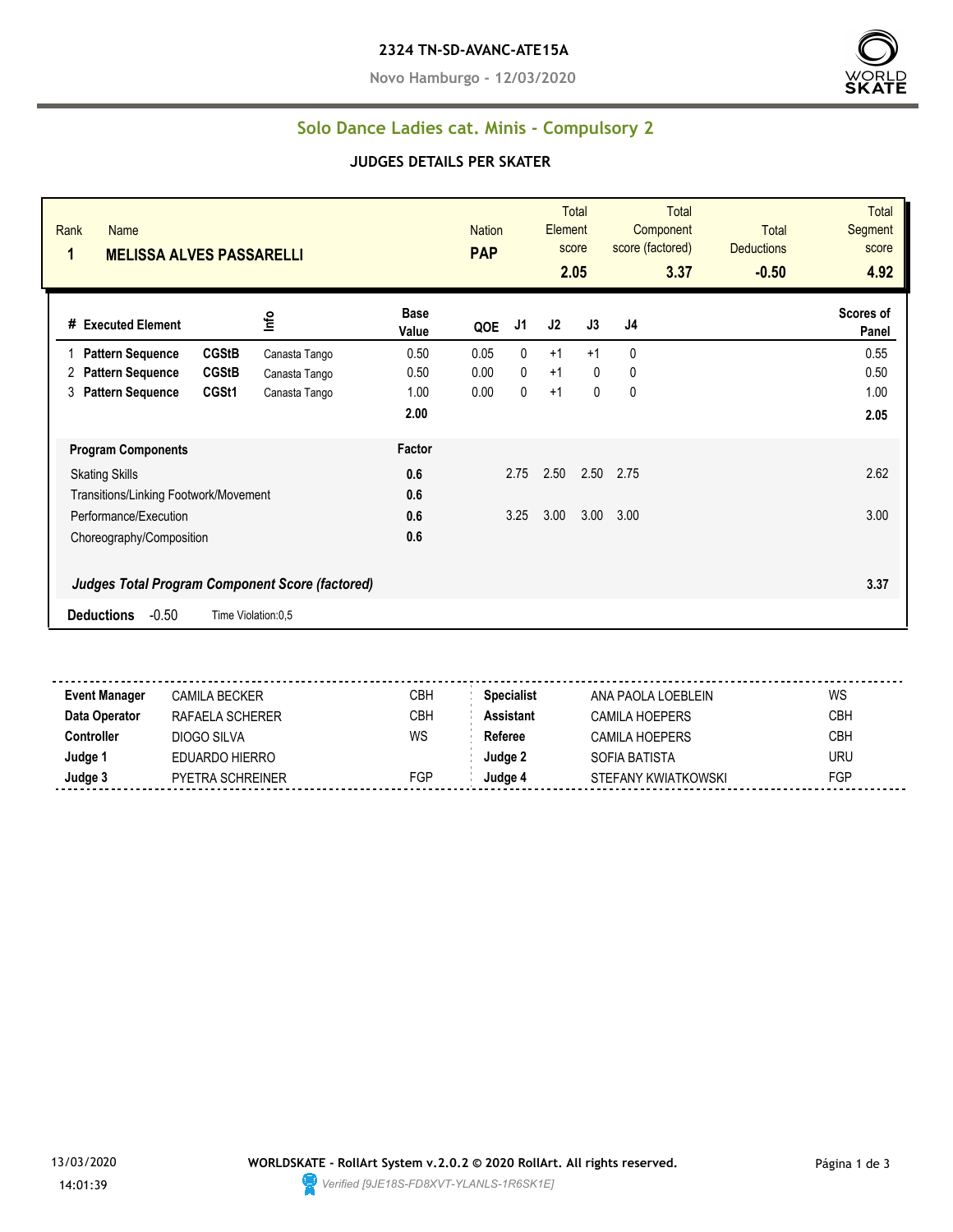# **Solo Dance Ladies cat. Minis - Compulsory 2**

### **JUDGES DETAILS PER SKATER**

| Rank<br><b>Name</b><br>$\overline{2}$<br><b>ELISA BISCAIO</b> |               |                      | <b>Nation</b><br><b>AGE</b> |      | Element | <b>Total</b><br>score<br>1.20 | <b>Total</b><br>Component<br>score (factored)<br>2.40 | Total<br><b>Deductions</b><br>0.00 | <b>Total</b><br><b>Segment</b><br>score<br>3.60 |
|---------------------------------------------------------------|---------------|----------------------|-----------------------------|------|---------|-------------------------------|-------------------------------------------------------|------------------------------------|-------------------------------------------------|
| # Executed Element                                            | <u>lnfo</u>   | <b>Base</b><br>Value | QOE                         | J1   | J2      | J3                            | J <sub>4</sub>                                        |                                    | Scores of<br>Panel                              |
| <b>CGStB</b><br><b>Pattern Sequence</b>                       | Canasta Tango | 0.50                 | $-0.10$                     | $-1$ | $-1$    | $\mathbf{0}$                  | $-1$                                                  |                                    | 0.40                                            |
| <b>CGStB</b><br><b>Pattern Sequence</b><br>2                  | Canasta Tango | 0.50                 | $-0.10$                     | $-1$ | $-1$    | $\mathbf{0}$                  | $-1$                                                  |                                    | 0.40                                            |
| <b>CGStB</b><br><b>Pattern Sequence</b><br>3                  | Canasta Tango | 0.50                 | $-0.10$                     | $-1$ | $-1$    | $-1$                          | $-1$                                                  |                                    | 0.40                                            |
|                                                               |               | 1.50                 |                             |      |         |                               |                                                       |                                    | 1.20                                            |
| <b>Program Components</b>                                     |               | Factor               |                             |      |         |                               |                                                       |                                    |                                                 |
| <b>Skating Skills</b>                                         |               | 0.6                  |                             | 2.25 | 2.25    | 2.25                          | 1.75                                                  |                                    | 2.25                                            |
| Transitions/Linking Footwork/Movement                         |               | 0.6                  |                             |      |         |                               |                                                       |                                    |                                                 |
| Performance/Execution                                         |               | 0.6                  |                             | 2.00 | 1.25    | 2.25                          | 1.50                                                  |                                    | 1.75                                            |
| Choreography/Composition                                      |               | 0.6                  |                             |      |         |                               |                                                       |                                    |                                                 |
| <b>Judges Total Program Component Score (factored)</b>        |               |                      |                             |      |         |                               |                                                       |                                    | 2.40                                            |
| 0.00<br><b>Deductions</b>                                     |               |                      |                             |      |         |                               |                                                       |                                    |                                                 |

| <b>Event Manager</b> | CAMILA BECKER    | СВН        | <b>Specialist</b> | ANA PAOLA LOFBLEIN    | WS         |
|----------------------|------------------|------------|-------------------|-----------------------|------------|
| Data Operator        | RAFAELA SCHERER  | <b>CBH</b> | Assistant         | <b>CAMILA HOEPERS</b> | <b>CBH</b> |
| :cntroller           | DIOGO SILVA      | WS         | Referee           | CAMILA HOEPERS        | <b>CBH</b> |
| Judge '              | EDUARDO HIERRO   |            | Judae 2           | SOFIA BATISTA         | <b>URU</b> |
| Judge 3              | PYETRA SCHREINER | <b>FGP</b> | Judae 4           | STEFANY KWIATKOWSKI   | FGP        |
|                      |                  |            |                   |                       |            |